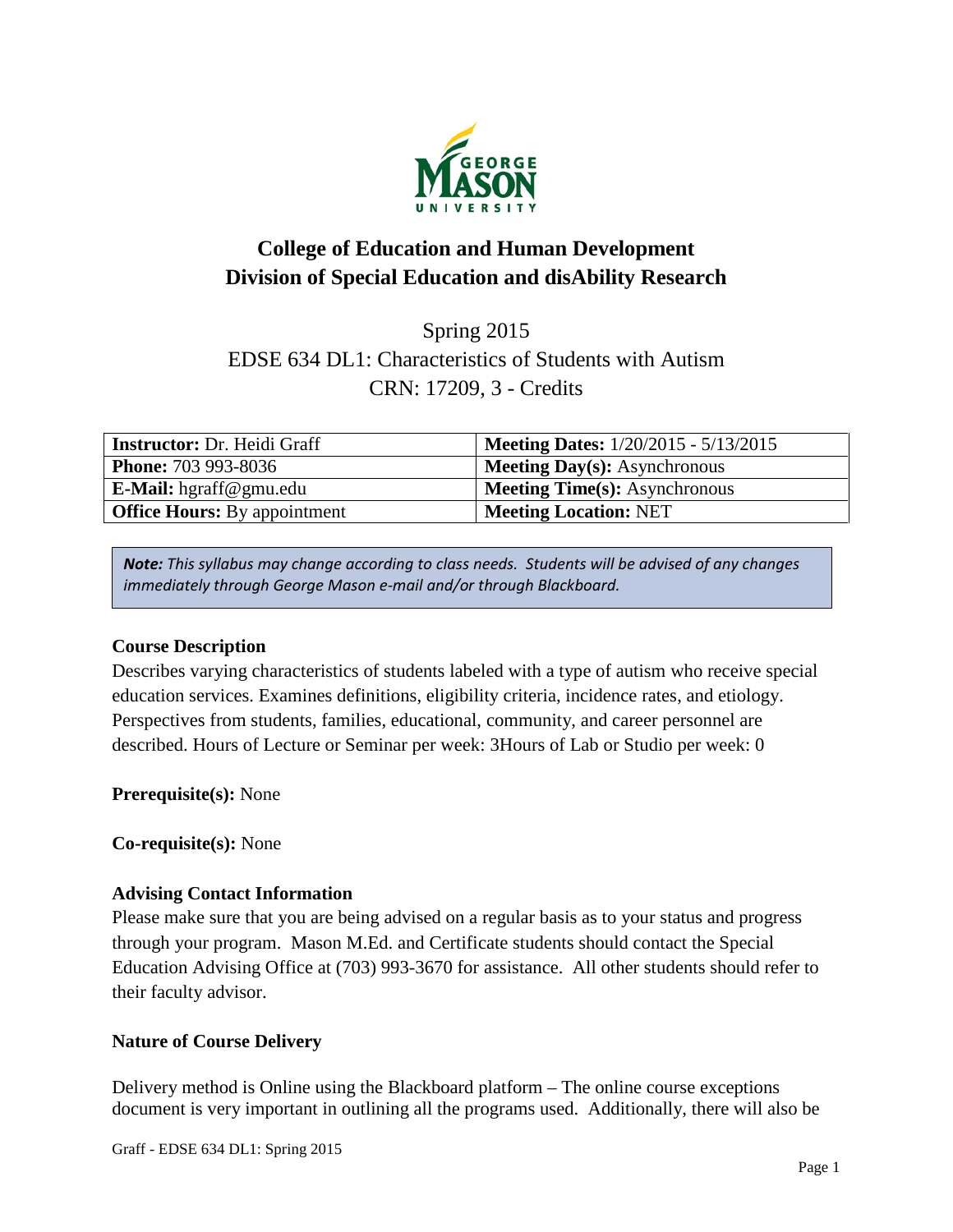**Tech Support** information under the Syllabus and Expectations tab in a document called Social Media and Open Tools summary. Tutorials to the various programs are provided in this document. Please check there first to see if your question was answered there. If you contact me directly, I will ask you what you did to try to solve the problem before contacting me. The main tools we will using are as follows: power points, discussion board, timetoast, popplet, video posts, Wikis, and PowToon.

Learning on-line activities include the following:

- 1. Power point lecture and written/video discussion
- 2. Application activities
- 3. Small group activities and assignments
- 4. Video and other media supports
- 5. Research and presentation activities

## **Learner Outcomes**

Upon completion of this course, students will be able to:

- Identify and describe the evolution of autism as a disability category.
- Examine varying perspectives on the etiology of autism.

• Analyze individual as well as clusters of student behaviors to identify the label associated with the behaviors.

• Examine the diversity of definitions that apply to the wide range of skills associated with students who are labeled with autism.

• Describe how schools, families, and community agencies may collaborate in determining eligibility for students with autism as a primary disability label.

• Given specific student behaviors targeted for specialized services via special education, identify corresponding responsive instructional techniques and the research that supports those techniques.

• Describe the range of service delivery models for students with autism, and analyze the extent to which research-based practices are implemented in educational settings so that students are served in the least restrictive environment.

## **Required Textbooks**

Hall, L. J. (2013). *Autism spectrum disorders: From theory to practice. (2nd ed.).* Pearson. Kluth, P. (2010). *You're going to love this kid! (2nd ed.).* Baltimore: Brookes.

## **Digital Library Option**

The Pearson textbook(s) for this course **may be** available as part of the **George Mason University Division of Special Education and disAbility Research Digital Library**. Please note that not all textbooks are available through this option. Visit the links below before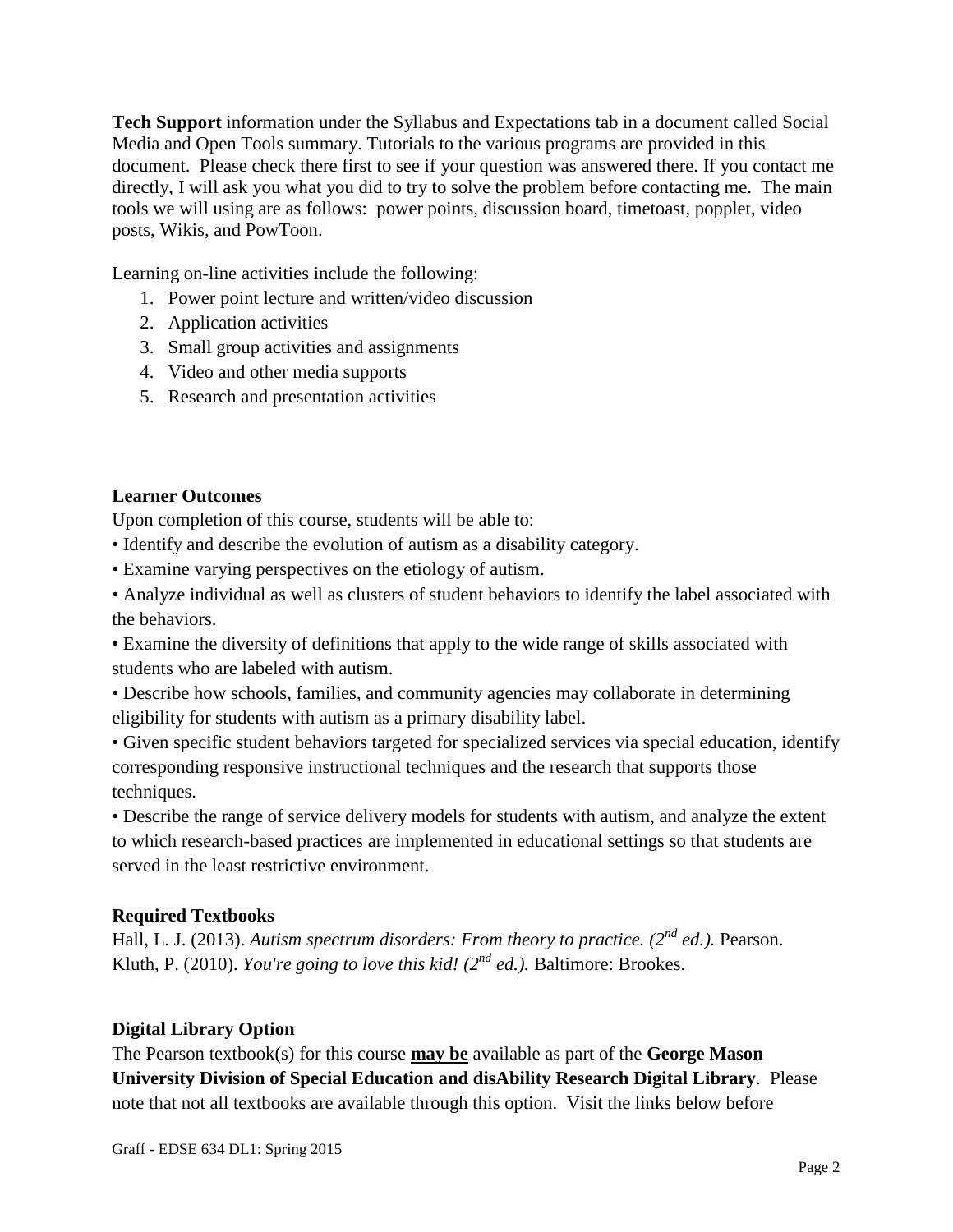purchasing the digital library to ensure that your course(s) text(s) are available in this format. The division and Pearson have partnered to bring you the Digital Library; a convenient, digital solution that can save you money on your course materials. The Digital Library offers you access to a complete digital library of **all Pearson textbooks** and MyEducationLabs used across the Division of Special Education and disAbility Research curriculum at a low 1-year or 3-year subscription price. Access codes are available in the school bookstore. Please visit [http://gmu.bncollege.com](http://gmu.bncollege.com/webapp/wcs/stores/servlet/BNCBHomePage?storeId=15552&catalogId=10001&langId=-1) and search the ISBN. To register your access code or purchase the Digital Library, visit:

<http://www.pearsoncustom.com/va/gmu/digitallibrary/education/index.html>

- <sup>1</sup> 1 year subscription \$200 ISBN-13: 9781269541411
- 3 years subscription \$525 ISBN-13: 9781269541381
- Individual e-book(s) also available at the bookstore link above or at <http://www.pearsoncustom.com/va/gmu/digitallibrary/education/index.html>

#### **Course Relationships to Program Goals and Professional Organizations**

This course is part of the George Mason University, Graduate School of Education (GSE), Special Education Program for the Teaching Students with Autism Graduate Certificate. This program complies with the standards for teacher licensure established by the Council for Exceptional Children (CEC), the major special education professional organization. The CEC standard that will be addressed in this class is Standard 2: Characteristics of Learners.

## **GMU POLICIES AND RESOURES FOR STUDENTS:**

a. Students must adhere to the guidelines of the George Mason University Honor Code [See <http://oai.gmu.edu/the-mason-honor-code/>].

b. Students must follow the university policy for Responsible Use of Computing [See [http://universitypolicy.gmu.edu/policies/responsible-use-of-computing/\]](http://universitypolicy.gmu.edu/policies/responsible-use-of-computing/).

c. Students are responsible for the content of university communications sent to their George Mason University email account and are required to activate their account and check it regularly. All communication from the university, college, school, and program will be sent to students solely through their Mason email account.

d. The George Mason University Counseling and Psychological Services (CAPS) staff consists of professional counseling and clinical psychologists, social workers, and counselors who offer a wide range of services (e.g., individual and group counseling, workshops and outreach programs) to enhance students' personal experience and academic performance [See [http://caps.gmu.edu/\]](http://caps.gmu.edu/).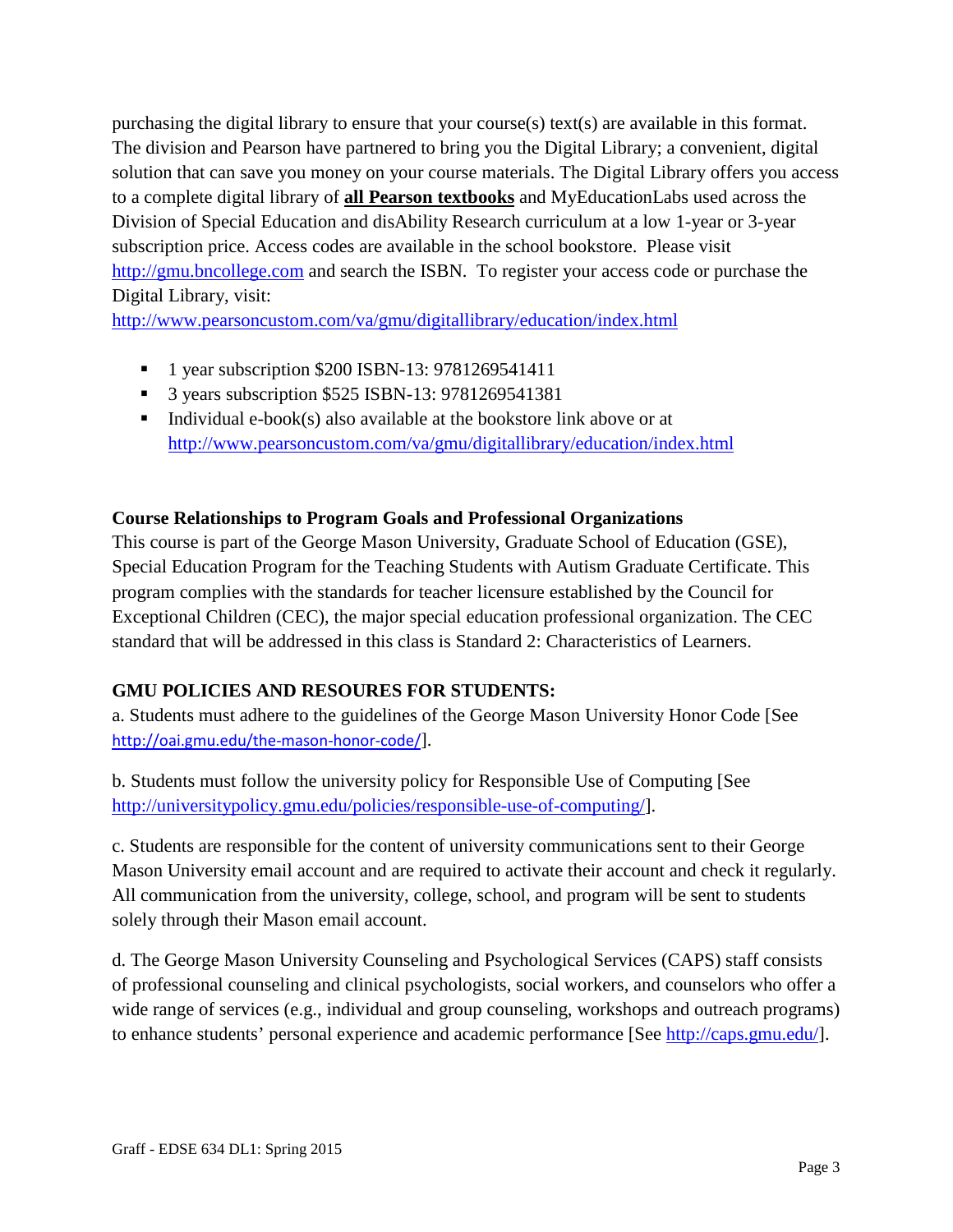e. Students with disabilities who seek accommodations in a course must be registered with the George Mason University Office of Disability Services (ODS) and inform their instructor, in writing, at the beginning of the semester [See [http://ods.gmu.edu/\]](http://ods.gmu.edu/).

f. Students must follow the university policy stating that all sound emitting devices shall be turned off during class unless otherwise authorized by the instructor.

g. The George Mason University Writing Center staff provides a variety of resources and services (e.g., tutoring, workshops, writing guides, handbooks) intended to support students as they work to construct and share knowledge through writing [See [http://writingcenter.gmu.edu/\]](http://writingcenter.gmu.edu/).

## **PROFESSIONAL DISPOSITIONS**

Students are expected to exhibit professional behaviors and dispositions at all times.

## **CORE VALUES COMMITMENT**

The College of Education & Human Development is committed to collaboration, ethical leadership, innovation, research-based practice, and social justice. Students are expected to adhere to these principles. [See [http://cehd.gmu.edu/values/\]](http://cehd.gmu.edu/values/)

For additional information on the College of Education and Human Development, Graduate School of Education, please visit our website [See [http://gse.gmu.edu/\]](http://gse.gmu.edu/)

## **Course Policies & Expectations**

Attendance.

All course work will be online in an Asynchronous format. There will be no face-to-face meetings.

Late Work.

All modules are due as noted on the course site and below in the schedule. No late work can be submitted.

## **TaskStream Submission**

Every student registered for any Special Education course with a required performance-based assessment is required to submit this assessment, *Classroom Observation* to TaskStream (regardless of whether a course is an elective, a onetime course or part of an undergraduate minor). Evaluation of the performance-based assessment by the course instructor will also be completed in TaskStream. Failure to submit the assessment to TaskStream will result in the course instructor reporting the course grade as Incomplete(IN). Unless the IN grade is changed upon completion of the required TaskStream submission, the IN will convert to an F nine weeks into the following semester.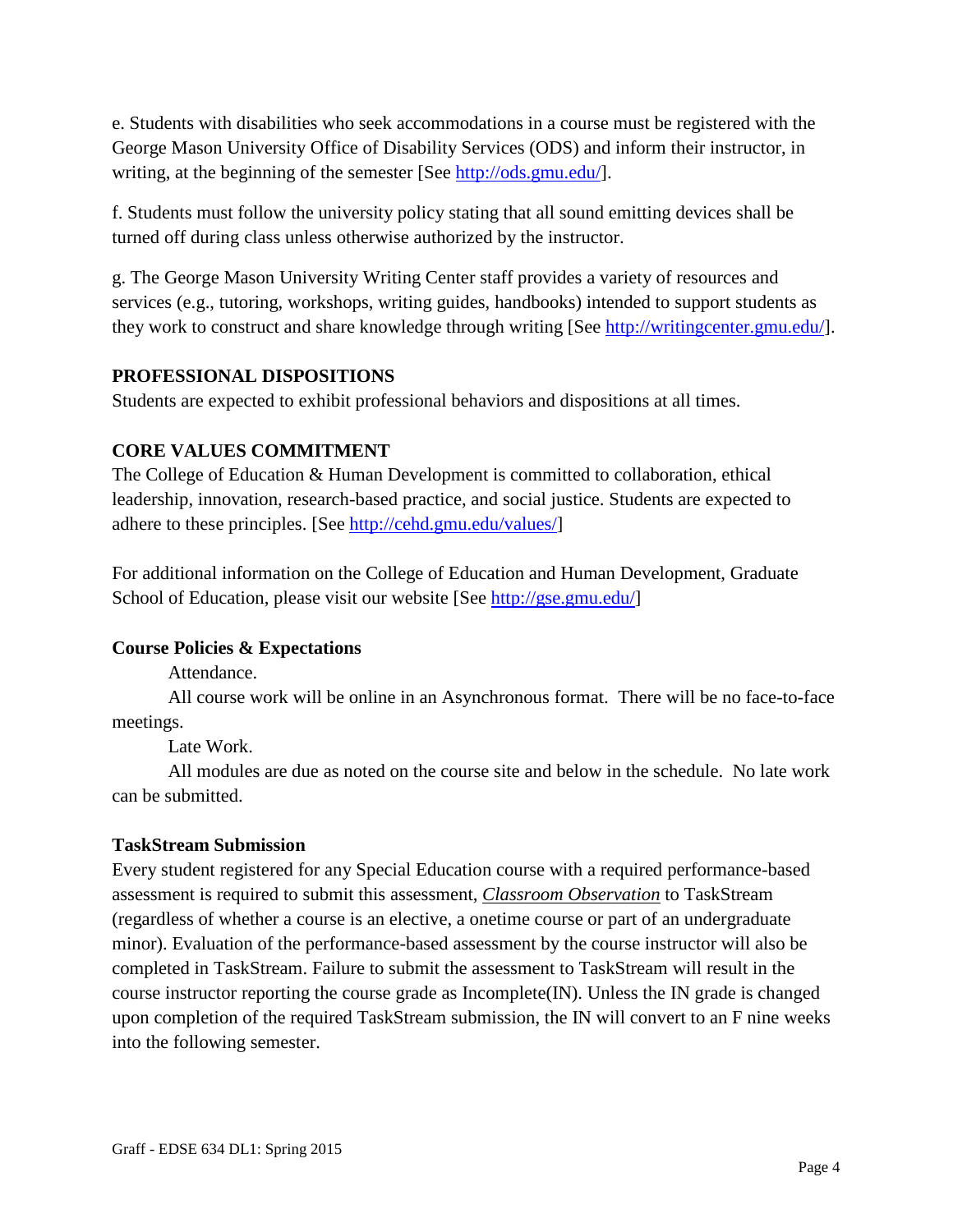If you have never used TaskStream before, you MUST use the login and password information that has been created for you. This information is distributed to students through GMU email, so it is very important that you set up your GMU email. For more TaskStream information, go to [http://cehd.gmu.edu/api/taskstream.](http://cehd.gmu.edu/api/taskstream)

#### **Grading Scale**

 $A = 94 - 100$  $A- = 90 - 93$  $B_{+} = 87 - 89$  $B = 84 - 86$  $B - = 80 - 83$  $C = 70 - 79$  $F = < 69$ 

#### **Assignments**

## **Performance-based Assessment (TaskStream submission required). Interview Synthesis == 20 points**

This is your signature assignment for TaskStream. Conduct in-person interviews with three people, one of which must be the parent/guardian of a student with autism. When appropriate, the individual with autism may be one of the three people interviewed. At least one school professional (i.e., general education teacher, special education teacher, speechlanguage therapist, principal) must be interviewed. Depending on who you choose to interview, it may also be appropriate to select a professional from a community agency. All individuals interviewed should know or work with the SAME person with ASD. The purpose of these interviews is to gather information from different sources to determine their views and experiences about educational programming for this student with autism. Questions asked during the interview *must be approved in advance*, and you should definitely follow-up on individual's responses to questions as appropriate during the interview. Synthesize the information you elicited from the interviews (be sure you do not simply identify the responses; synthesis must be evident), and connect information you elicited from a minimum of TWO recent (2011, 2012, 2013, or 2014) per theme of research (or literature) from peer-reviewed professional journal articles. Use pseudonyms for school personnel, schools, or towns. Emphasize with interviewees that (a) interviews are a course assignment and (b) confidentiality of responses is assured.

- Cover sheet. (One page)
- Method identified: Insert a one-page that tells how you explained the interview to people (including your welcome), terms defined prior to the interview, the specific questions asked, and pseudonyms for each interviewee with their position title after the name. (One page)
- $\blacksquare$  Theme # 1 synthesized; recent research or literature integrated (at least 2 research articles). (Three pages)
- $\blacksquare$  Theme  $\# 2$  synthesized; recent research or literature integrated (at least 2 research articles). (Three pages)